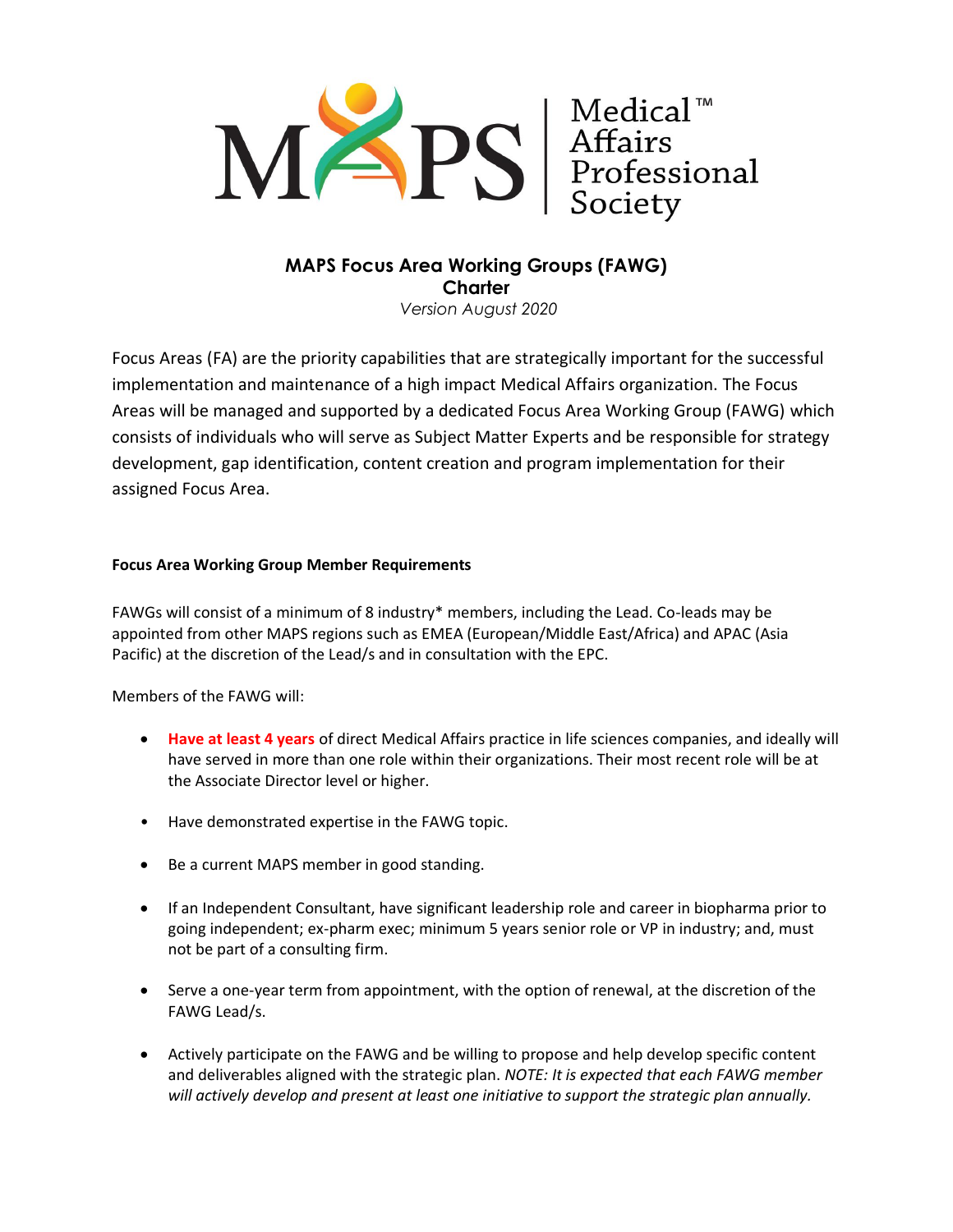

- Play a leadership role in implementation of the FAWG strategic plan. This might include working with other volunteers and solution providers to develop and present content.
- Actively develop and present at least one initiative to support the strategic plan annually.
- Attend 80% of the FAWG team calls.
- Actively participate on relevant Community Portal sites.
- Proactively engage potential future MAPS members and volunteers to ensure a sustainable FA volunteer base.

As with all other MAPS committees or volunteer groups, FAWG members are volunteers and are not compensated for their time. They should be active ambassadors for the society by posting/sharing regularly on social media (e.g. LinkedIn, Twitter, etc.) and should be ambassadors at their companies, raising awareness about the society to their colleagues and encouraging participation in society and FA initiatives.

The estimated time commitment for FAWG member participation is between 3-4 hours per month, including preparation time.

*\*Industry is defined as those currently employed by a life sciences company (pharma, biotech, medical & diagnostic devices), MA professionals with prior employment at a life sciences company but currently in between jobs, or independent MA consultants with previous employment a life sciences company.*

#### **Focus Area Working Group (FAWG) Accountabilities**

- Focus Area needs assessment and gap identification, to be conducted annually.
- Development of a three-year strategic plan.
- Development of an annual content creation and implementation plan, that will be supportive of the strategic plan.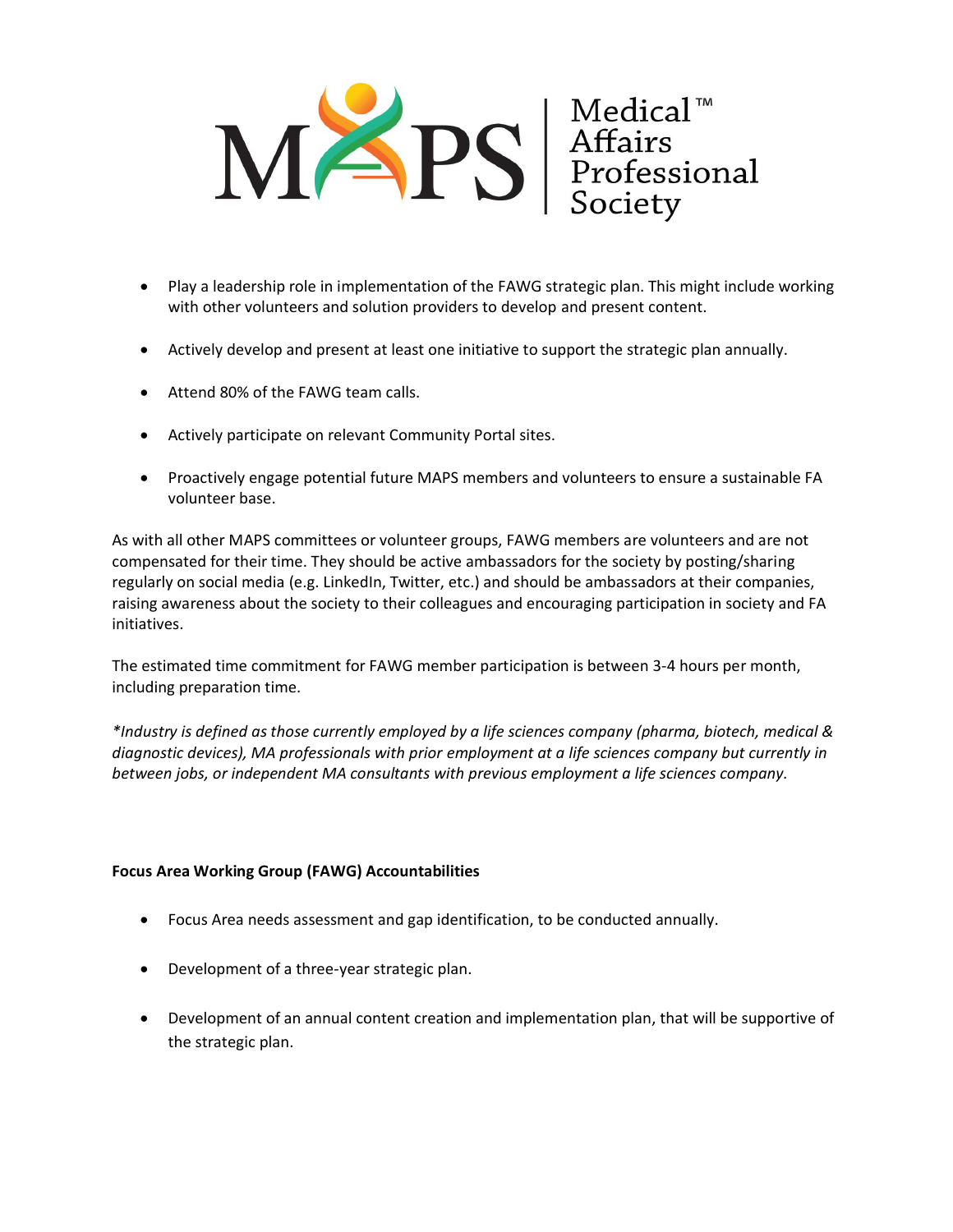

- Identification of subject matter experts, presenting faculty, and providers to support content creation and implementation.
- Alignment of annual plan initiatives to develop at least:
	- o Two *Elevate* articles
	- o Four MAPS eCademy webinars/podcasts
	- o One annual conference workshop or plenary session
	- o One eLearning module
	- o One White Paper or Standards & Guidance document
	- $\circ$  At least quarterly, MAPS Community Portal discussions with the MAPS membership through updates, posting of questions and discussion topics

#### **Focus Area Working Group Lead Overview**

## **NOTE:** *How to Focus Your Focus Area Working Group,* **a comprehensive primer which covers the below in greater detail is available for the lead via the EPC Community Portal.**

The FAWG Lead will be a recognized Industry leader with deep expertise in the Focus Area topic, who possesses significant years of direct Medical Affairs leadership experience at life sciences companies. S/He will be an active member of the MAPS Executive Program Committee (EPC)\*, unless otherwise specified. Estimated monthly time commitment for FAWG Lead participation is between 4-6 hours, including preparation time.

\* *The Executive Program Committee (EPC) consists of the chair and each of the Focus Area Working Group (FAWG) leads. The EPC sets the direction for MAPS' professional development content creation. It also serves as ambassadors to the FAWGs and MAPS' membership in general.*

Responsibilities of the FAWG Lead include but are not limited to:

• Ensuring alignment and integration of the Focus Area strategic plan with the broader strategic plan of the MAPS organization.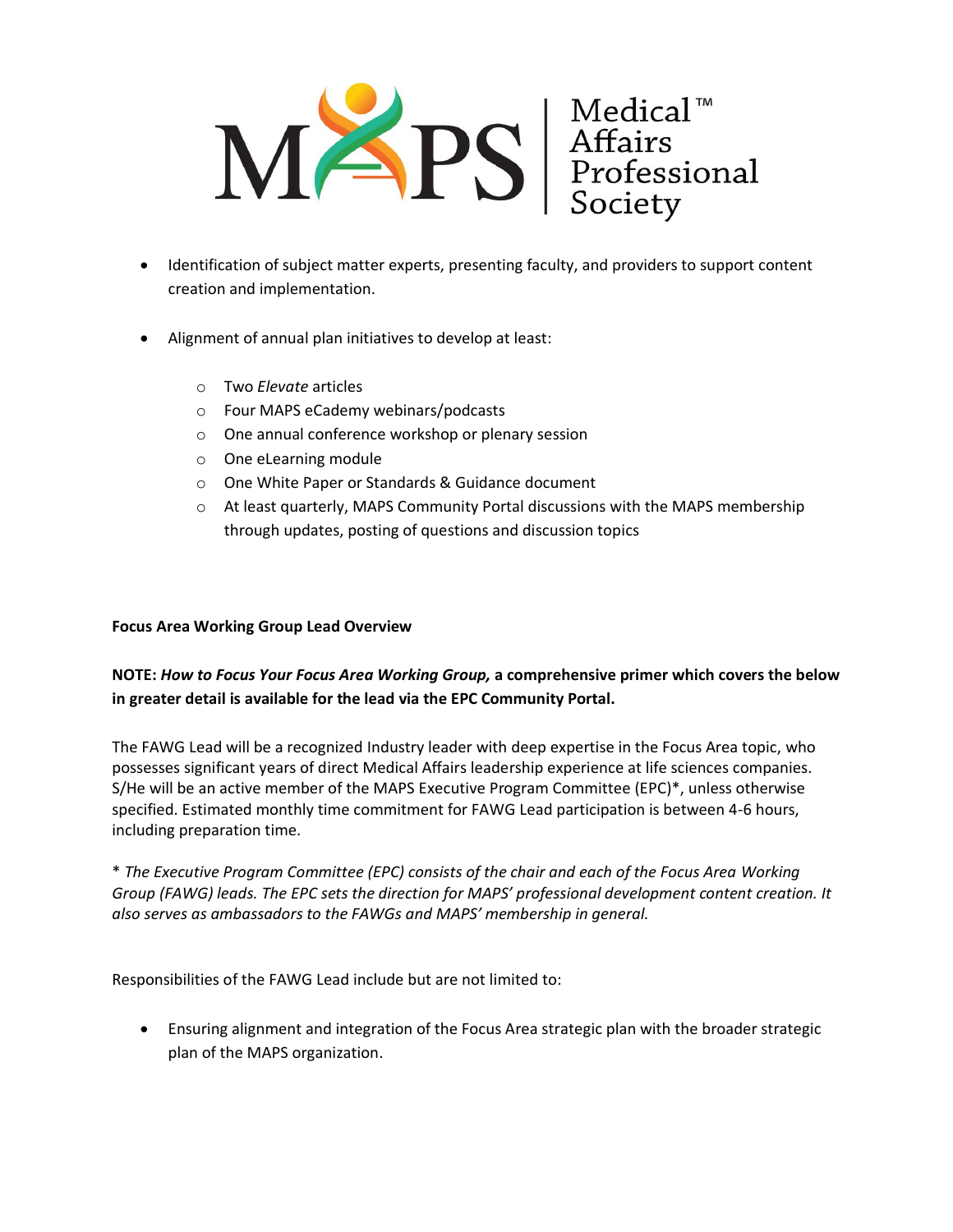

- Working with the MAPS EPC to ensure strong alignment, integration, lack of duplication and/or gap minimization across all Focus Area plans and deliverables.
- Working collaboratively with other FAWG leads to develop content and programs when synergistic opportunities are identified.
- Selecting and/or approving new FAWG members and introducing those to the FAWG once MAPS staff have onboarded them.
- Scheduling and leading a bi-weekly FAWG meeting via web conference, as necessary, prior to the EPC monthly meeting (currently the 4<sup>th</sup> Friday of each month).
- Setting the FAWG meeting agenda and ensuring that the minutes are written in a timely manner and uploaded to the FAWG Community Portal.
- Ensuring timely communications to support progression of Strategic Plan implementation and providing guidance/resolution to any questions posed by the Focus Area members.
- Approving MAPS Executive Partner Circle member representative(s) best qualified to support development and implementation of content aligned with the FAWG strategic plan.
- Engaging in succession planning to identify and mentor future FAWG leads.

#### **Support from MAPS Operations Team**

The MAPS Operations Team will:

- Onboard new FAWG team members, including inviting the individual/s to the designated FAWG Community Portal.
- Manage the technical components for arranging eCademy webinars/podcasts and eLearning modules.